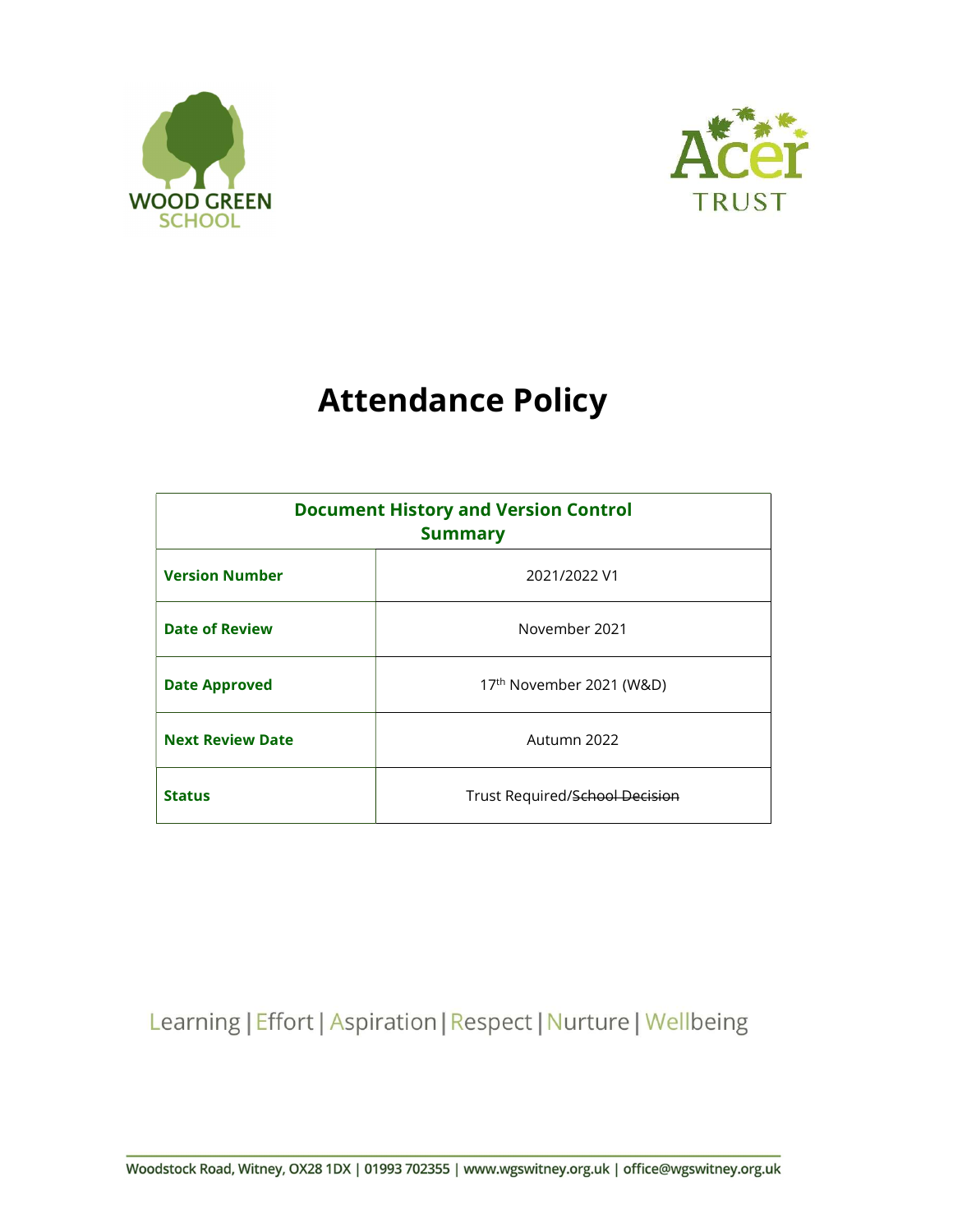

# Attendance Policy



# Preamble – Attendance during the Covid-19 Pandemic

The school recognises that attendance will be impacted by the Covid-19 pandemic. However, high attendance remains a vital feature of school life and attendance in person is better in general both for education and wellbeing rather than learning remotely. Therefore, we will continue with our Attendance Policy, but note the following adjustments for the year 2021-22:

- 1. Where a student is not able to attend school in person due to the requirement to self-isolate or quarantine, but are not themselves unwell, the student will learn remotely and be recorded with the X-code. This will be classed as attending school.
- 2. Where a student is unwell due to Covid-19, the student will be recorded as absent but this absence will not be included when considering thresholds that lead to intervention (for example see page 7).
- 3. Some students will be in situations where there is a clear anxiety about attending school, for example if they live with a Critically Extremely Vulnerable family member. In these situations, the parent/carer should contact out Attendance Administrator to arrange an appointment to discuss these concerns. In certain circumstances, the school and family will make an agreement that the family can ask for their child not to attend school in person during times of anxiety eg where there are high cases of Covid in school and/or community. The X-code will be applied during such times and therefore not count as absence. This arrangement will be considered on a case-by-case basis. Ultimately, the decision to put this arrangement in place lies with the Headteacher.
- 4. Where a child or family is anxious but circumstances in point 3 above do not apply, the school will talk with families about their concerns to explain all the protective measures in place and to identify what else can be put in place to reassure families that school is as safe as possible.
- 5. During another full lockdown, all students will be registered with an X-code unless they inform the school that they are too unwell to attend remote learning. Attendance at remote live lessons will be recorded and monitored.
- 6. Governors will not set a target for Attendance in 2021-22 but will continue to monitor attendance levels throughout the year.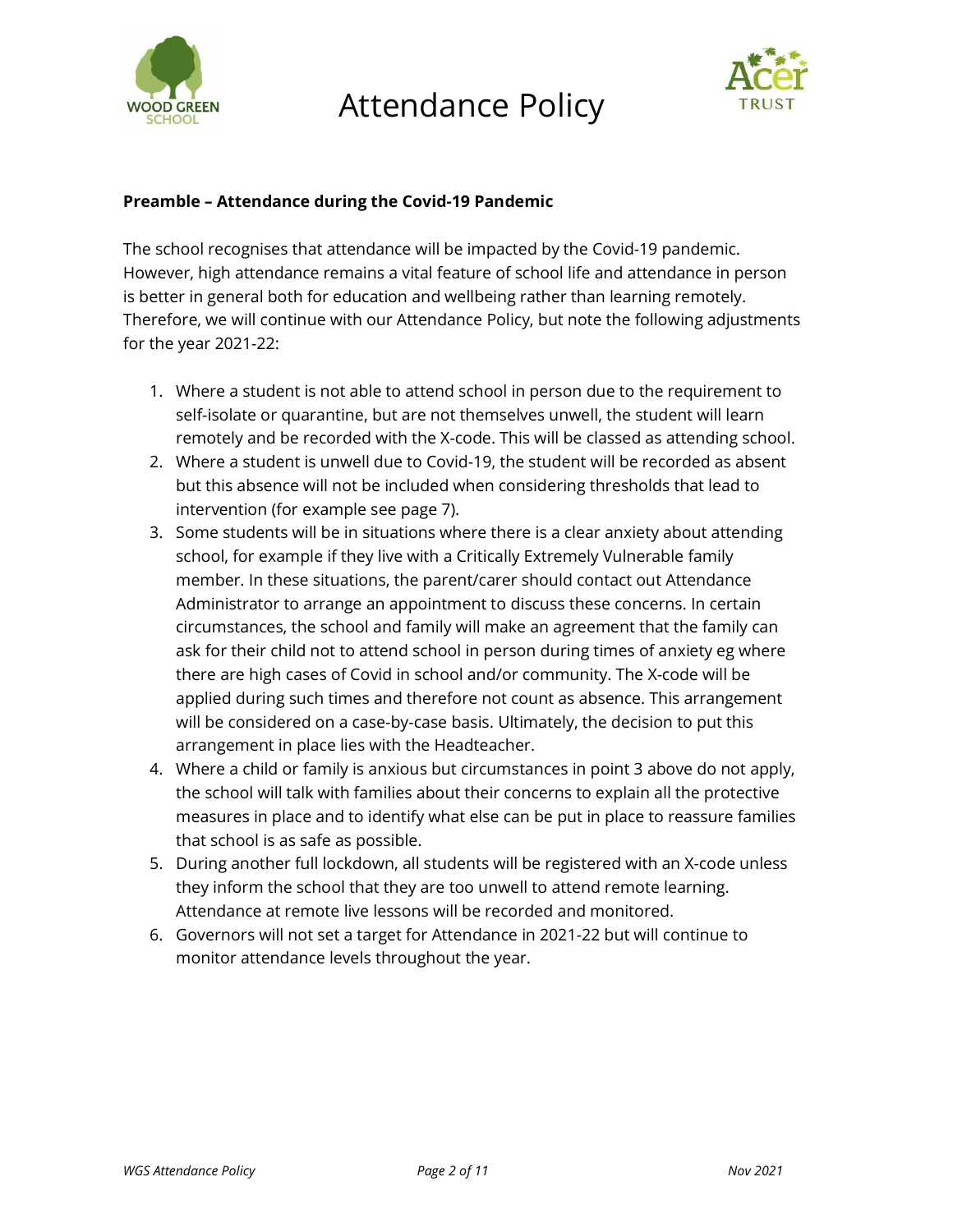# School Philosophy

As a school we value all students and their education equally and seek to promote excellence, personal achievements and the realisation of each student's potential through a broad and balanced range of experience appropriate to the needs of each student. Our approach is underpinned by our LEARN Well values (Learning, Effort, Aspiration, Respect, Nurture, Wellbeing).

For a child to reach their full educational achievement, a high level of school attendance is essential. We will consistently work towards a goal of outstanding attendance for all students. Every opportunity will be used to convey to students and their parents/carers the importance of regular attendance and punctuality.

School attendance is subject to various Education laws and this school attendance policy is written to reflect these laws and the guidance produced by the Department for Education (DfE).

Each year the school will examine its attendance figures and set attendance/absence targets. This will reflect national attendance targets.

The school will review its systems for improving attendance at regular intervals to ensure that it is achieving its set goals.

This policy contains the procedures that the school will use to meet its attendance targets.

#### Aim

To ensure whole school attendance is at least 95% and Persistent Absenteeism (students with attendance below 90%) is less than 6% of the school population as a whole.

#### Rationale

Good attendance is important because:

- statistics show a direct link between under-achievement and absence below 95%
- regular attenders make better progress, both socially and academically
- regular attenders find school routines, school work and friendships easier to cope with
- regular attenders find learning more satisfying
- regular attenders are more successful in transferring between primary school, secondary school, and higher education, employment or training.

The routines children develop around attendance and punctuality at school are the same as the expectations of any future employer in the world of work. High attainment, confidence with peers and staff, and future aspirations depend on good attendance.

There is a clear link between students' achievement and their level of attendance at school. We all want students to achieve their very best, and for this they need to be in school regularly.

If a student has, for example, 90% attendance at the end of the school year it means they have missed 19 days (4 weeks) of school during the year, and even 96% attendance means 7.5 days of school have been missed.

Charlie Taylor's report in July 2012 for the DfE on improving attendance shows that nationally 73% of students who had attendance over 95% achieved 5 A\*-Cs at GCSE, including English and Maths. Of pupils who miss more than 50% of school, only 3% achieve the same results. Other data suggests that only 40% of children whose attendance is between 91-95% achieve 5 A\*-Cs including English and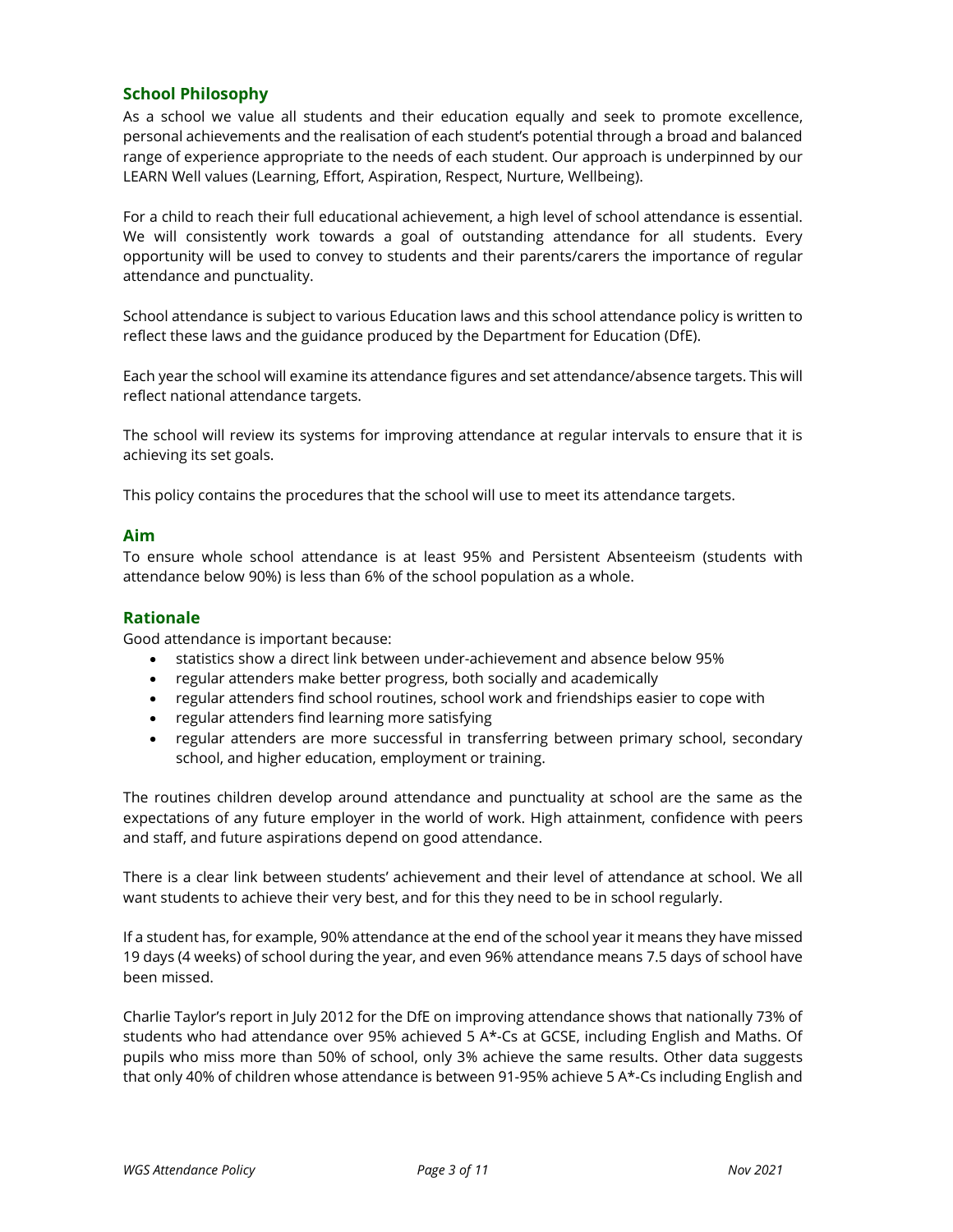Maths and this drops to just about 22% for those whose attendance is between 85-90%. Achieving 5 A\*-C GCSEs can increase wages by 42%.

In 2017-18, Year 11 students at Wood Green School who missed less than 9 days education performed almost 1 grade better in 8 key subjects than those students who missed more than 9 days.

It is the legal responsibility of parents/carers to ensure their child attends the school where they are on roll. Some pupils and their parents/carers may need to be supported at times in meeting their attendance obligations and responsibilities. A number of staff and outside agencies have responsibility for ensuring this happens. These are outlined below along with the timeframe for action for students who are regularly absent.

#### Implementation

Any child who is absent from school at the morning or afternoon registration period must have their absence recorded as being authorised, unauthorised or as an approved educational activity. Only the headteacher or a member of staff acting on their behalf can authorise absence. If there is no known reason for absence at registration, then the absence must be recorded in the first instance as unauthorised. When explanations for absence are not felt to be acceptable, the absence will remain unauthorised.

#### Attendance Targets and Interventions

At the beginning of each school year, via the Wood Green School Weekly Briefing email, all parents will be directed to the Attendance page on the school website http://wgswitney.org.uk/attendance This includes information on how to report absences, a leaflet explaining the importance of good attendance and links to achievement, and the Wood Green School Attendance Policy.

Every student has an attendance target of at least 95% and the Ready to Learn Well Code encourages students to aim for attendance of 98%. The school will promote the importance of this figure to students, parents and staff and will reinforce the message throughout the year.

If attendance is between 85%-95%, tutors will contact parents to discuss this. If a student's attendance is in the low 90%s at the end of the next half term, a meeting will be set up with parents to discuss potential barriers to their improvement and set targets to monitor that student's attendance until it rises above 95% again.

If attendance has consistently been below 95% by half-term in the Autumn term, a letter or email will be sent to parents, or a phone call made, explaining that attendance is a serious concern. Attendance will be monitored over a period of time (usually 10 or 20 school days) depending on attendance history, with an expectation that attendance during the monitoring period is at least 95%. A further letter or email may be sent, or a phone call made, after the monitoring period if attendance has not improved and indicating there will be a further monitoring period. Alternatively, a Parenting Contract may be set up straightaway if historic attendance is low. A letter or email may be sent, or a phone call made, if the target has been met.

If attendance does not improve, a letter or email will be sent, or a phone call made, inviting parents into school for a meeting where a Parenting Contract will be drawn up to support the child and the family in improving attendance. If absences are due to illness, parents will also be asked to sign a GP Consent form giving permission for school to contact the GP to get a medical opinion on whether the level of absence is justified or not justified.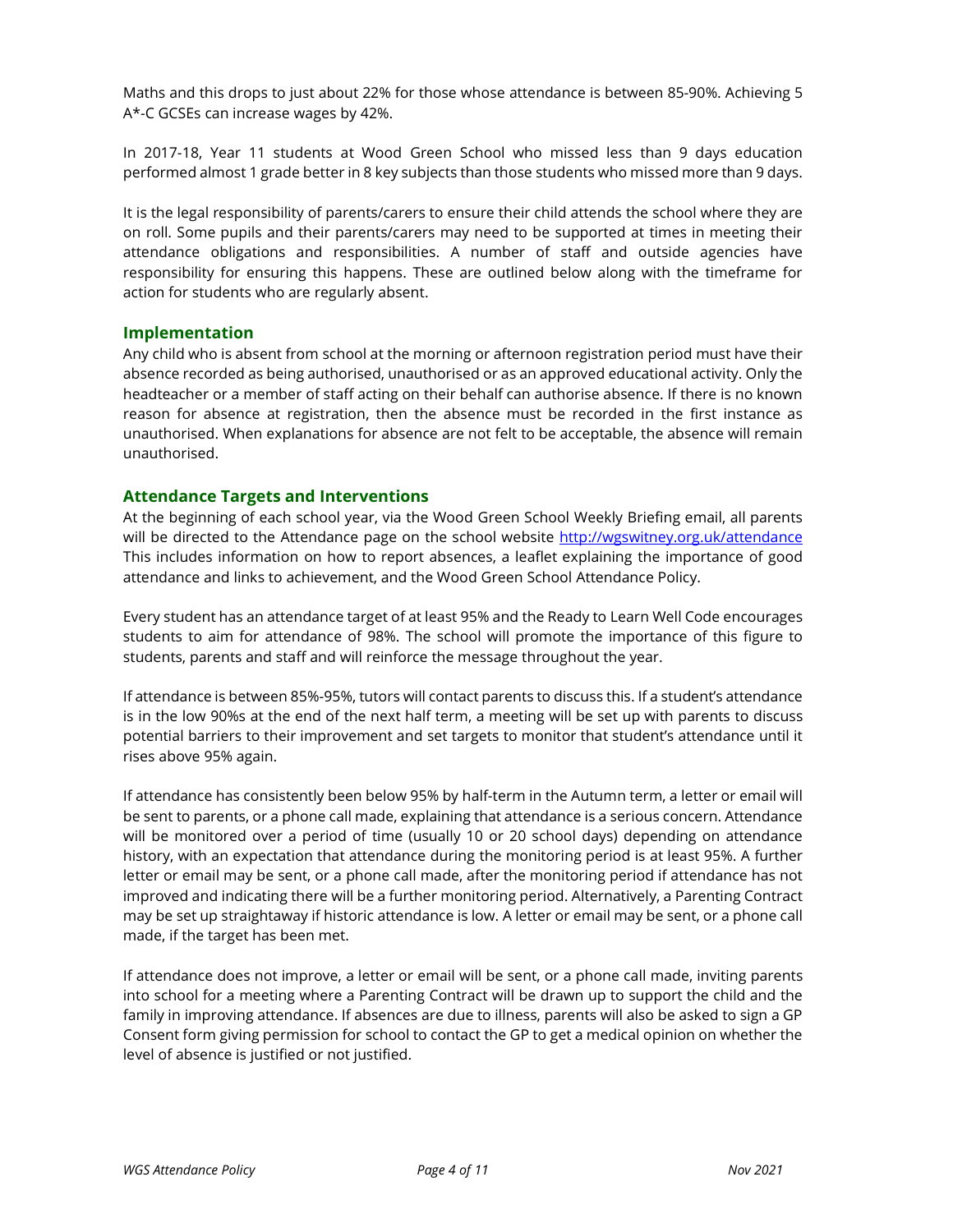An attendance target will be set for a period of time (usually 10 or 20 school days) and the attendance of the student will be reviewed after the monitoring period. Over the period of the Parenting Contract, absence will only be authorised on receipt of medical evidence, such as a doctor's note or prescription. If no medical evidence is provided, the absence will be unauthorised.

If attendance does not improve, a second Parenting Contract may be set up.

If attendance has not improved, we may convene a multi-agency meeting involving school, parents, the student, and possibly LCSS (Locality and Community Support Service), Social Care and the CAT (County Attendance Team) to decide on the next steps. Parents will receive a letter, email or phone call inviting them to this meeting. If attendance drops below 93% later in the school year, a letter or email will be sent and attendance monitored over a period of time. The same procedures would then be followed if attendance does not improve. Alternatively, we may make a referral to the County Attendance Team (CAT) for prosecution.

If a student had poor attendance in the previous school year, the timelines on interventions will be moved forward to earlier in the Autumn Term. Parents or students will be informed early on in the Autumn term that their attendance is being closely monitored.

# **Monitoring**

Every student with poor attendance in the previous year will be allocated a member of staff whose responsibility will be to promote good attendance for the student. For those students with the poorest attendance and likely to need Parenting Contracts, HOYs (Heads of Year), SENCO, or AHT (Assistant Headteacher) may also monitor their attendance.

# Illness for Years 7-11 Students

If a student is ill for the day, parents must contact school every day of absence before 9am. The preferred way is by logging into Insight and selecting the 'Attendance' tab and clicking on 'Report Absences'. Alternatively, parents can email attendance@wgswitney.org.uk or contact school on 01993 702355 and select the Absence Line.

If school doesn't receive contact from home regarding absence, we will text the primary contact regarding the absence. If a mobile number isn't available to text, we will phone the primary contact on the landline number provided. If parents don't contact school regarding an absence and do not respond to our texts or phone calls, we will mark the absence as unauthorised.

An email will also be sent to parents who haven't contacted school about an absence, reminding them to inform school first thing in the morning if their child is absent.

We will not normally send a child home who says they feel unwell. The exception would be if we were generally concerned for their well-being. Under no circumstances should a child phone home during the school day to ask a parent to collect them because they feel unwell. Any contact between student and parent during the school day must go through the school office.

For safeguarding reasons, if a student has been absent for 5 school days due to illness, school may ask the parent/carer to bring the child to school to be 'sighted' by a member of staff. Alternatively, they may be asked to provide medical evidence to show the student has been seen by a medical professional, eg doctor's appointment card, prescribed medicine bottle/packaging showing the student's name.

If a student has a long period of absence due to illness, we would stop authorising the absence after a month unless we have a hospital consultant's letter. Once we have the consultant's letter, we can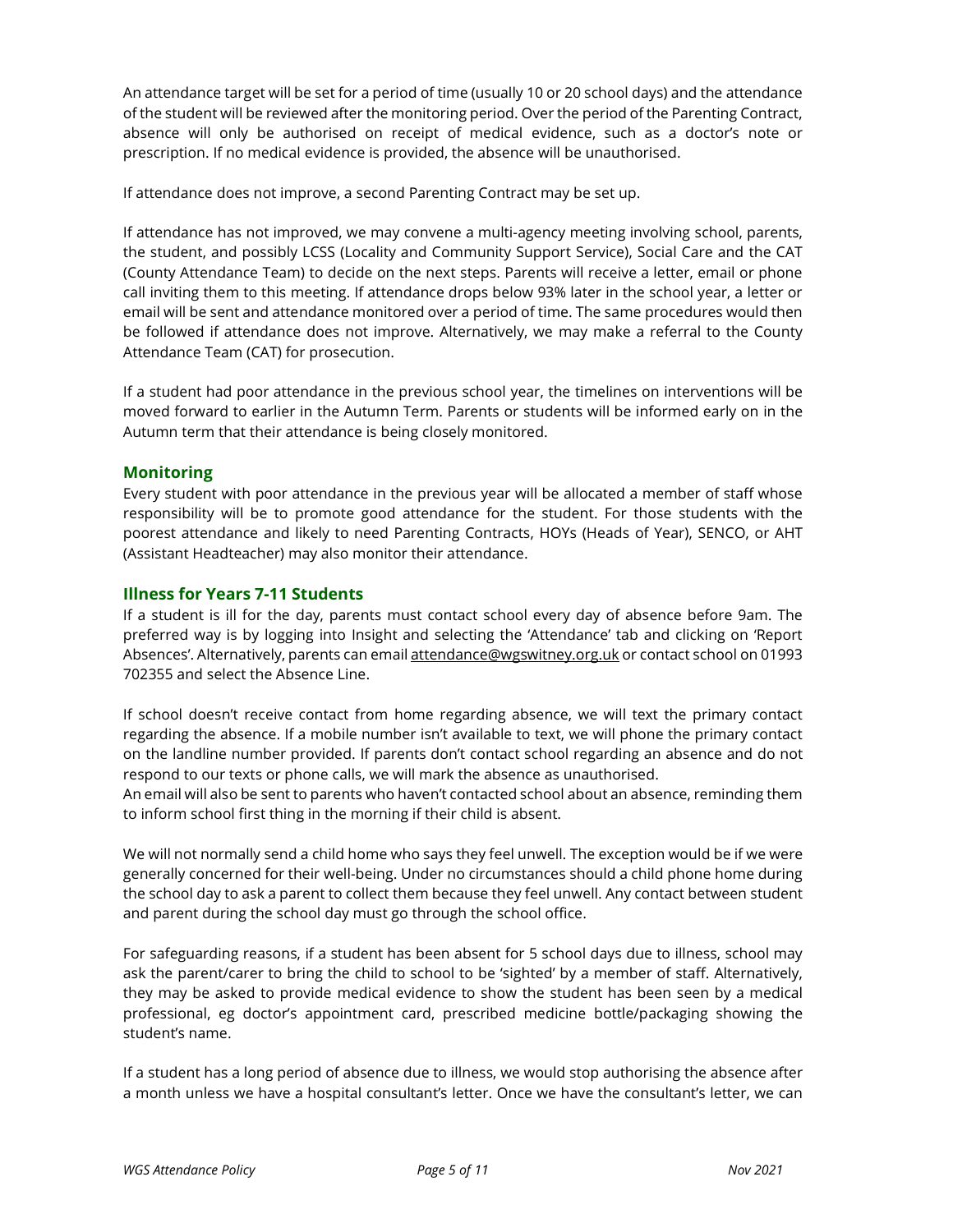access support from the Hospital School. If a student's attendance is below 90% we will use our understanding of the student's condition and prior attendance records alongside the available evidence from parents and doctors to decide whether we will continue to authorise absence for illness. If we have no firm medical evidence that there is a reason why the student is absent from school, the absence will no longer be authorised.

# Illness and Medical/Dental Appointments for 6th Form Students

If a student is ill for the day, parents must contact school every day of absence before 9am on 01993 899524 (direct line for 6<sup>th</sup> Form), or email sixthform@wgswitney.org.uk

If school doesn't receive contact from home regarding absence, we will text the primary contact regarding the absence. If a mobile number isn't available to text, we will phone the primary contact on the landline number provided. If parents don't contact school regarding an absence and do not respond to our texts or phone calls, we will mark the absence as unauthorised.

Where possible, parents should try and arrange appointments out of school hours. If this is not possible, please try to arrange them so that your child receives an attendance mark in the morning and in the afternoon so that it doesn't impact their attendance figures.

Parents must inform school in advance if their child has an appointment by contacting the 6<sup>th</sup> Form on 01993 899524, or emailing sixthform@wgswitney.org.uk

#### Medical/Dental Appointments for Years 7-11 Students

Where possible, parents should try and arrange appointments out of school hours. If this is not possible, please try to arrange them so that your child receives an attendance mark in the morning and in the afternoon so that it doesn't impact their attendance figures. We may ask for evidence of the appointment, such as an appointment card. We will usually only authorise half a day for a medical or dental appointment.

Parents must inform school in advance if their child has an appointment by contacting the absence line on 01993 702355, reporting it via Insight, or emailing attendance@wgswitney.org.uk If we do not hear from parents giving permission for a student to leave for an appointment, we cannot let the student leave school.

#### Holidays During Term Time

As of September 2013, the DfE changed the regulations about term time holidays. Parents no longer have the opportunity to request holiday during term time. Requests for holidays during term time will not be authorised. Parents do not have a legal right to take children out of school on holiday.

Parents/carers will be emailed a Penalty Notice Warning letter at the beginning of the school year. If a child is absent during term time for a holiday, a Penalty Notice may be issued by the County Attendance Team (CAT).

The Penalty is £60 per parent/carer for each child if paid within 21 days of receipt of the notice, increasing to £120 if paid between day 21 and day 28. This amount is prescribed by the Education Penalty Notices (England) Regulations 2007. Failure to pay a Penalty Notice within the prescribed period may result in prosecution for the underlying offence of failure to secure regular school attendance. The issuing of such a notice gives you the opportunity to pay a penalty fine instead of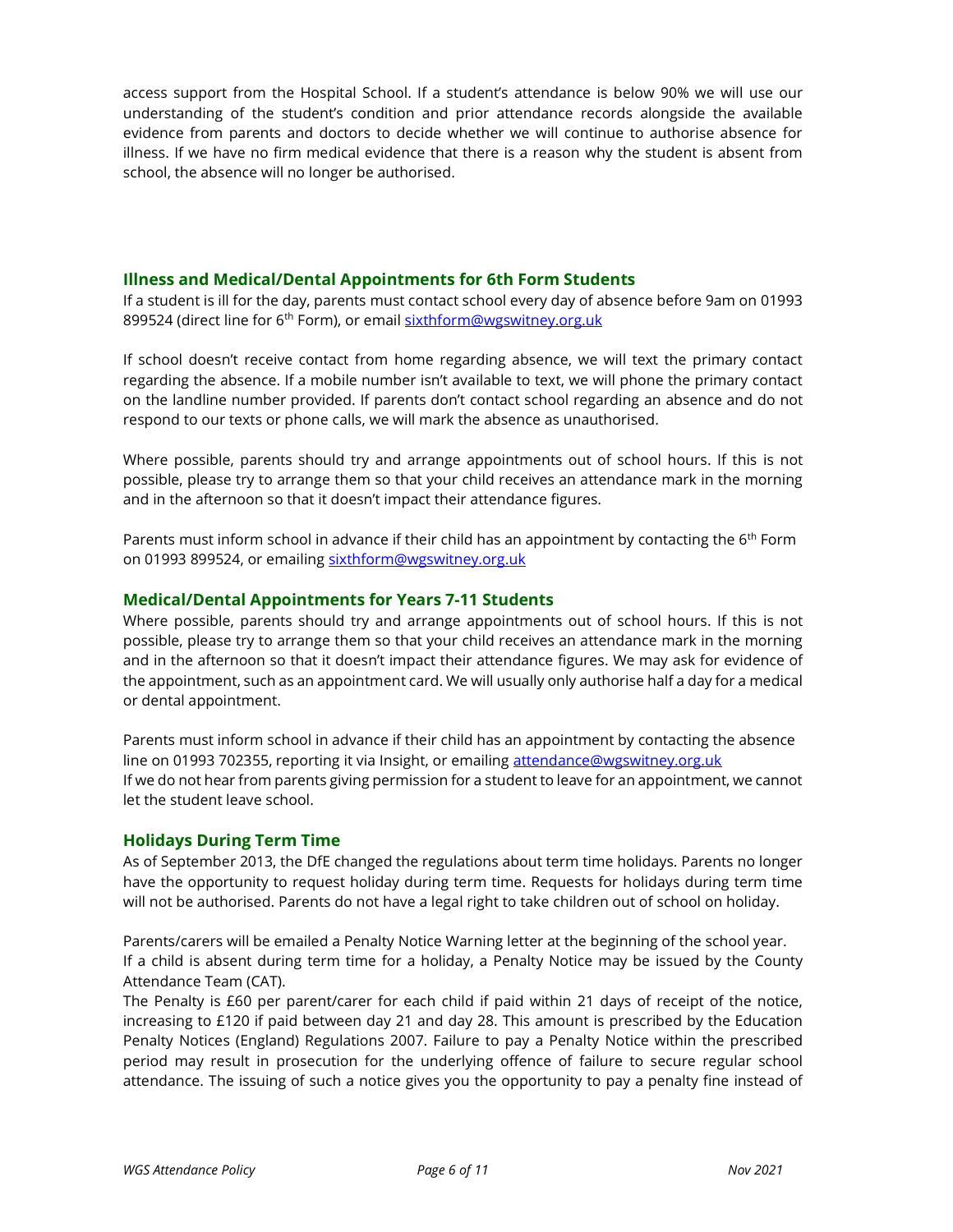being prosecuted for an offence under Section 444 of the 1996 Education Act.

The Headteacher or his representative can receive requests for exceptional circumstances for absence of one or two days, but these will only be authorised if the child's attendance is over 94%. Parents must complete an 'Application Form for Absence during Term Time' in order to request authorisation for absence. Parents must submit their application to the Attendance Officer 4 weeks in advance of the absence requested. A letter will be emailed to parents to let them know the outcome of the application. The application form can be found on the school website –

http://wgswitney.org.uk/perch/resources/request-for-leave-form-ft-1.pdf

# Authorised and Unauthorised Absence

The only reason why a student should be off school is because they are very unwell, particularly sickness and diarrhoea, and are unable to get through the day. We would encourage parents to send their child into school even if they are feeling a little bit unwell, because of the obvious educational benefits. The exception would be if parents have been advised by a doctor to keep the child off school. The following are examples that are not acceptable reasons to be off school:

- The birthday of a child or a family member
- Being tired after travelling back from a weekend away or not sleeping well the night before
- Going to a concert or sporting event
- Moving house or having to look after pets
- Helping out at events or parties
- Christmas shopping

Absence may be authorised in the following situations:

- Family wedding
- Family bereavement
- Approved sporting activity
- Educational activity
- Trips, work experience and sporting events run by the school count as the student being present at school

# County Attendance Team Interventions

If a student has over 10% (miss 6 out 60 sessions) or more unauthorised absences for whatever reason, they are classed as a 'Persistent Absentee (PA)' and we may ask the CAT (County Attendance Team) to issue a Penalty Notice Warning. There must be sustained and significant improvement in attendance after the warning has been issued. If attendance does improve, the Penalty Notice will not be issued. However, if it drops again later in the term, the Warning will be re-issued. A Parent/Carer can be issued with a Penalty Notice if:

- they fail to ensure that their child attends school (or other education provision) regularly, usually defined as six or more unauthorised absence sessions over a six-week period.
- they allow their child to take holiday in term time without the school's authorisation.
- they fail to return their child to school on an agreed date after an extended holiday.
- their child persistently arrives late for school.

Parents are expected to contact school at an early stage and to work with the staff in resolving any problems together. This is nearly always successful. If difficulties cannot be sorted out in this way, the school may refer the child to the County Attendance Team at the Local Authority. At the school's request, they may issue a Penalty Notice per parent/carer, per child (currently £60 rising to £120 if unpaid after 21 days. If unpaid after 28 days a summons to Court will be issued for each unpaid Penalty Notice for prosecutions in the Magistrates Court. This can result in a criminal record and a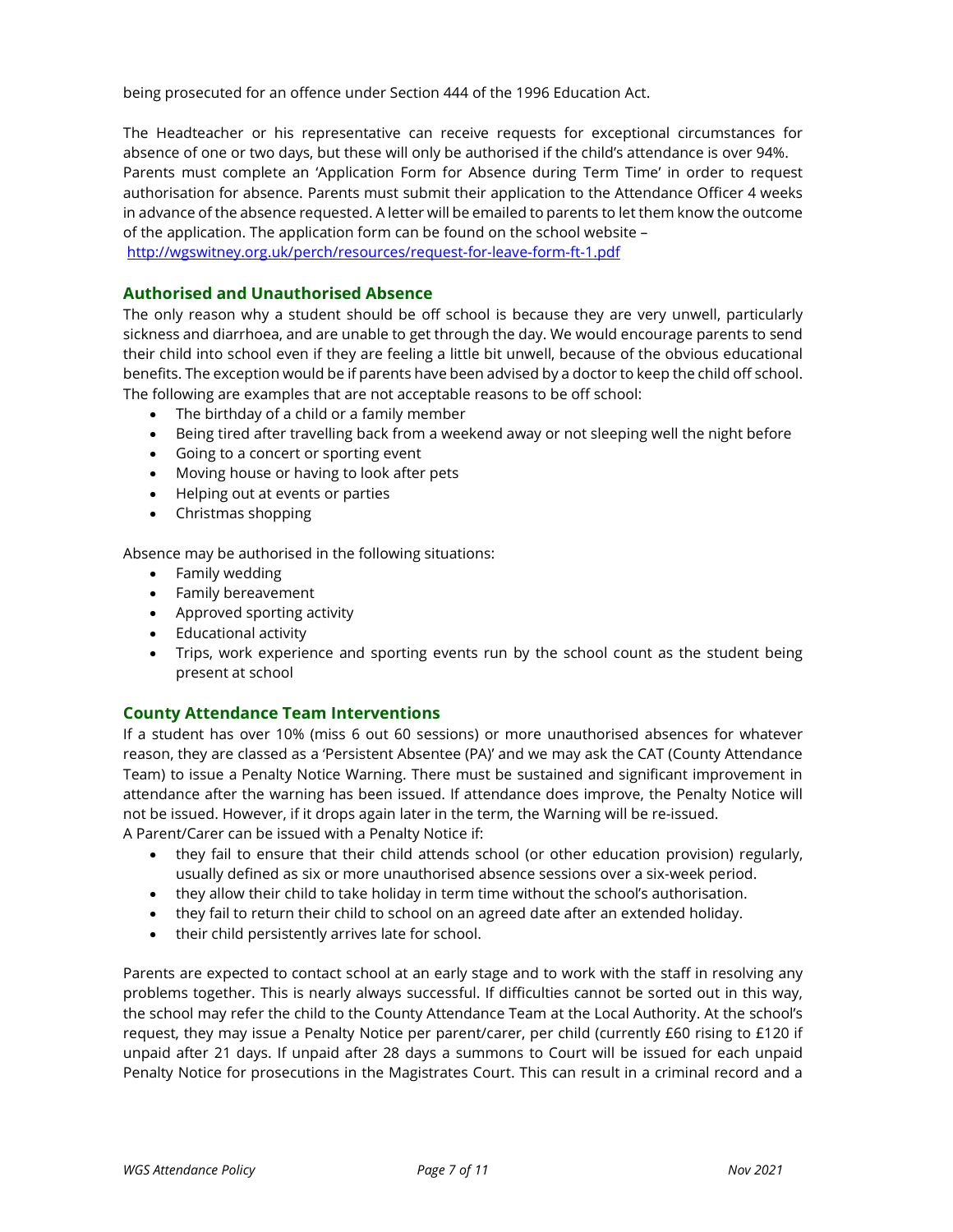fine of up £2,500, a Community Order, Parenting Order or ultimately a custodial sentence). The legislation is the Education Act 1996 sec. 444(1) and 444(1A).

Parents that have previously been issued with Penalty Notices for their children's unauthorised absences, in the event of further unauthorised absences may receive summonses to Court.

"If any child of compulsory school age who is a registered pupil at a school fails to attend regularly at the school, his/her parent is guilty of an offence.''

#### **Students**

We will use a range of strategies in school with students to promote the importance of attendance and the link with achievement and the 96% target for all. There will be a fortnightly focus in tutor groups showing tutor group attendance with those above or below 95% and there will be inter-form competitions with house points and prizes for tutor groups. Students will plot their own attendance over the year and keep a record in their planner. Assemblies will also regularly promote attendance.

#### Roles and Responsibilities

| Role            | Responsibility                                                                                                                                                                                                                                                                                                                                                                                                                                                                                                                                                                                                                                                                                                                                                                                                                                                                                                                                                                                                                                                                                                                                                                                                                                                                                                                                                                                      |
|-----------------|-----------------------------------------------------------------------------------------------------------------------------------------------------------------------------------------------------------------------------------------------------------------------------------------------------------------------------------------------------------------------------------------------------------------------------------------------------------------------------------------------------------------------------------------------------------------------------------------------------------------------------------------------------------------------------------------------------------------------------------------------------------------------------------------------------------------------------------------------------------------------------------------------------------------------------------------------------------------------------------------------------------------------------------------------------------------------------------------------------------------------------------------------------------------------------------------------------------------------------------------------------------------------------------------------------------------------------------------------------------------------------------------------------|
| <b>Students</b> | . Be in school by 8.25am. Arrive in their tutor groups or at assembly by<br>8.30am, appropriately prepared for the day.<br>• Attend school regularly and for the whole school day until 2.50pm (1.50pm<br>on Wednesdays depending on a student's individual timetable).<br>• Inform a member of staff of any problem or reason that affects their<br>attendance at school.<br>• Sign in and out at Student Reception if required, eg if they leave school for<br>an appointment, or return after an appointment.                                                                                                                                                                                                                                                                                                                                                                                                                                                                                                                                                                                                                                                                                                                                                                                                                                                                                    |
| Parents/Carers  | • Ensure their child attends school every day unless they are too ill to attend<br>or there is an acceptable reason for absence.<br>• Ensure their child arrives on time, prepared and equipped for the day.<br>. Inform the school of any absence by 9am every day on 01993 702355<br>selecting the Absence Line option 1, via Insight, or by emailing<br>attendance@wgswitney.org.uk<br>. Inform school in advance of any absence due to appointments.<br>• Endeavour not to take their child out of school during term time eg book<br>medical and dental appointments for outside school hours whenever<br>possible, and avoid taking family holidays in term-time.<br>• Provide a GP note/appointment card/pharmacist note when necessary.<br>. Notify the school as soon as problems arise with their child's attendance.<br>• Give permission for school to contact their GP surgery to confirm the<br>sighting of a child if they have been absent from school all week.<br>. If requested, bring their child in to school to be sighted by a member of staff<br>if absent for a week or more. This is for safeguarding reasons.<br>• Communicate with school about their child's progress and attend meetings<br>such as Parents' Evenings.<br>. Provide the school with contact phone numbers and email addresses, and<br>inform school if any contact numbers or email addresses change. |
| School          | • Provide students with appropriate education.                                                                                                                                                                                                                                                                                                                                                                                                                                                                                                                                                                                                                                                                                                                                                                                                                                                                                                                                                                                                                                                                                                                                                                                                                                                                                                                                                      |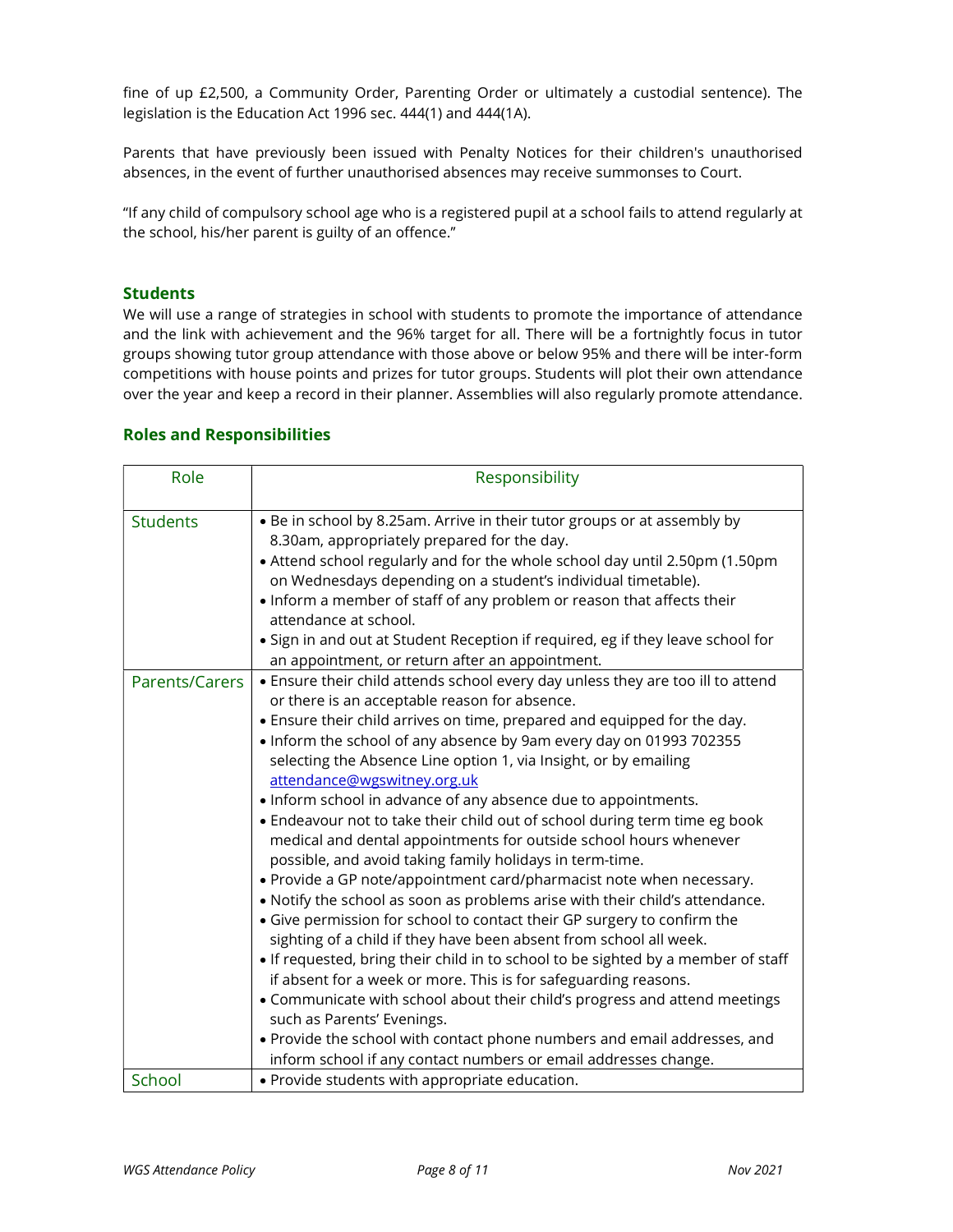|                      | . Provide parents with access to the 'Attendance Policy' via the school website.<br>• Respond to concerns raised by both pupils and parents/carers in a prompt,<br>fair and proper manner. |
|----------------------|--------------------------------------------------------------------------------------------------------------------------------------------------------------------------------------------|
|                      | · Follow school procedures in dealing with attendance issues.                                                                                                                              |
|                      | • Share expectations over attendance with parents and students.                                                                                                                            |
|                      | • Contact the parent if no reason is given for absence during the morning.                                                                                                                 |
| Assistant            | . Overall responsibility for the Attendance Policy.                                                                                                                                        |
| Headteacher          | • Produce information regarding the attendance policy for parents.                                                                                                                         |
|                      | . Inform parents and staff of changes to attendance procedures.                                                                                                                            |
|                      | . Review attendance monitoring procedures with the Attendance Officer.                                                                                                                     |
|                      | • Monitor and record students who are late after 8.30am and implement plans                                                                                                                |
|                      | for improved punctuality.                                                                                                                                                                  |
| <b>Heads of Year</b> | • Monitor patterns of absence and implement the attendance policy sanctions.                                                                                                               |
| (HOY)                | • Arrange Parenting Contract and Interagency meetings as required.                                                                                                                         |
|                      | • Initiate referrals to the CAT (County Attendance Team).                                                                                                                                  |
|                      | • Liaise with the school nurse when students have a large number of medical                                                                                                                |
|                      | absences.                                                                                                                                                                                  |
|                      | . Promote and reward good attendance through inter-form competitions.<br>• Monitor the number of times a student is late.                                                                  |
|                      | • Support tutors in dealing with students who are persistently late.                                                                                                                       |
| <b>Tutors</b>        | • Complete registers during tutor time each morning.                                                                                                                                       |
|                      | • Encourage students to bring in notes before planned absences and after                                                                                                                   |
|                      | other absences.                                                                                                                                                                            |
|                      | . Pass absence notes to the Attendance Officer when provided.                                                                                                                              |
|                      | . Promote and reward good attendance through inter-form competitions.                                                                                                                      |
|                      | • Support students in tracking their individual attendance fortnightly.                                                                                                                    |
|                      | • Monitor patterns of absence and implement the attendance policy sanctions.                                                                                                               |
|                      | • Send out attendance warning emails when attendance drops below 95% in                                                                                                                    |
|                      | line with the Attendance policy.                                                                                                                                                           |
|                      | • Arrange Parenting Contract and Interagency meetings as required.                                                                                                                         |
|                      | • Inform the HOY of concerns over attendance patterns or lack of parental                                                                                                                  |
|                      | contact over absence.                                                                                                                                                                      |
|                      | • Support sanctions to deal with students who are late.                                                                                                                                    |
| Attendance           | • Check the Absence Line voicemails, and check the                                                                                                                                         |
| Officer /            | attendance@wgswitney.org.uk mailbox that includes absences reported<br>through Insight.                                                                                                    |
| Pastoral and         | • Contact home concerning absence if no contact has been made by parents.                                                                                                                  |
| Attendance           | . Update students' registers to reflect absences and record details of                                                                                                                     |
| Support              | absences.                                                                                                                                                                                  |
| Worker               | • Meet with the Assistant Headteacher to discuss attendance.                                                                                                                               |
|                      | . Produce fortnightly attendance figures for HOYs of all students' attendance.                                                                                                             |
|                      | • Produce fortnightly attendance data for each tutor group to support student                                                                                                              |
|                      | attendance tracking.                                                                                                                                                                       |
|                      | • Liaise with HOYs over attendance issues every term.                                                                                                                                      |
|                      | • Manage and monitor students who arrive late to school (with 11-16                                                                                                                        |
|                      | Administrator) and monitor for students who are absent from lessons.                                                                                                                       |
|                      | • Sign in students who are late into school.                                                                                                                                               |
|                      | • Sign students in and out during the school day.                                                                                                                                          |
|                      | • Contact parents if a student is reported as truanting post-registration.                                                                                                                 |
|                      | . If a student has been absent from school for a full school week due to illness<br>or other reasons and hasn't been sighted by school, the Attendance Officer                             |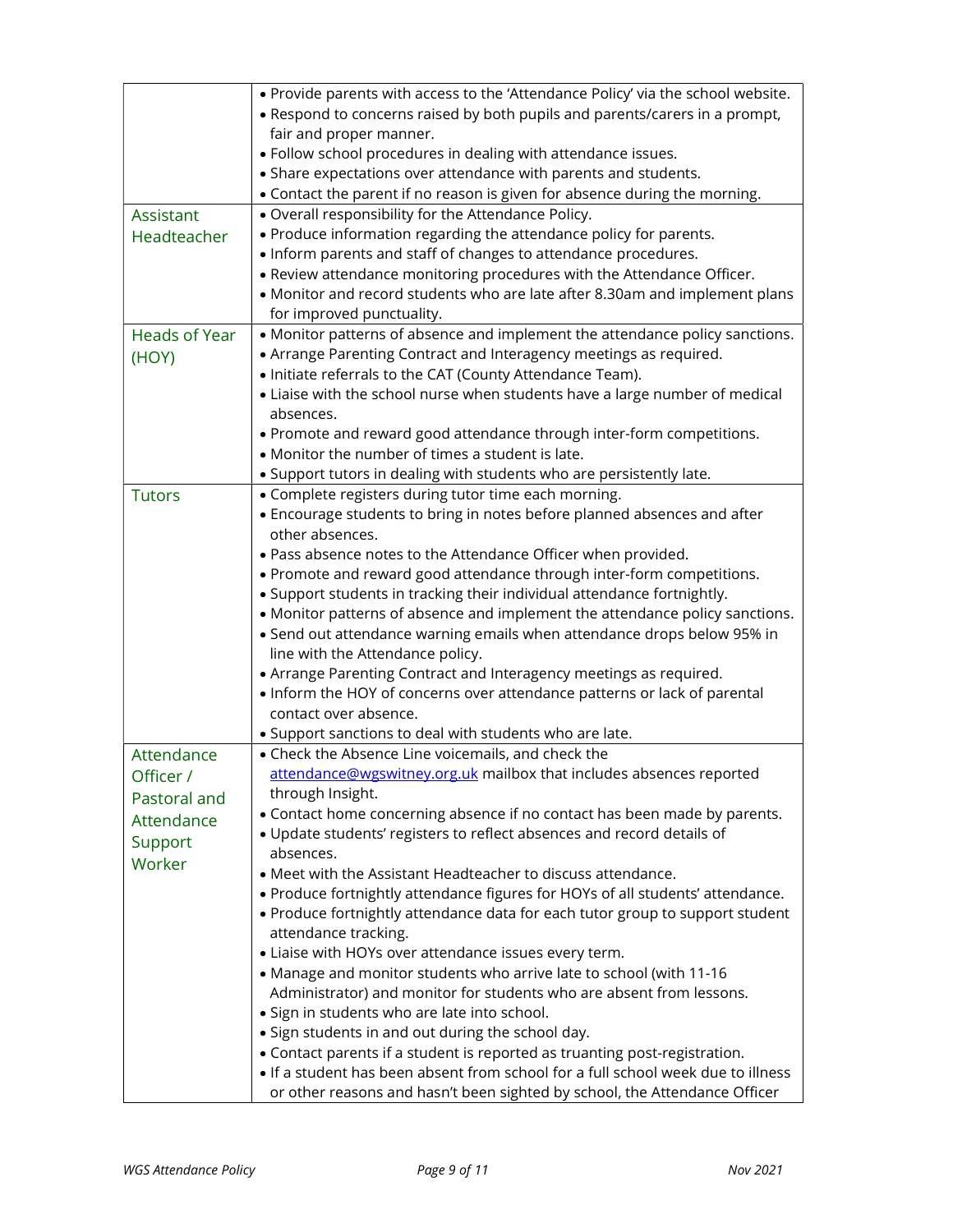|                 | will raise this with the Safeguarding Lead in school to decide if any action is<br>required. School may need to do the following:                                                             |
|-----------------|-----------------------------------------------------------------------------------------------------------------------------------------------------------------------------------------------|
|                 | - ask the parent to bring the child to school to be sighted by a member of staff.<br>- send a member of staff to the student's house to do a welfare check.                                   |
|                 | - inform the Local Authority Designated Officer (LADO) for Safeguarding.<br>- inform LCSS so they can do a Welfare Check if we haven't had any contact<br>from parents for 3 days of absence. |
| Heads of Dept.  | • Ensure that class teachers take a register at the start of every lesson.                                                                                                                    |
| <b>Teachers</b> | • Take a register at the start of every lesson.<br>• Resolve truancy from single lessons.                                                                                                     |
| Governors       | • Monitor attendance data.<br>• Assess the impact of the attendance policy.                                                                                                                   |

# Truancy Sweeps

In conjunction with the Police, the school may carry out random blanket sweeps. On any day, the homes of pupils absent without reason provided may be visited, and/or parents/carers contacted to be informed of the pupil's absence. Thames Valley Police and the school may carry out area truancy sweeps where any pupil of school age found on the streets or in a public place is approached, asked why they are not in school and returned to school where appropriate. Parents/carers are contacted if they are not with the pupil at the time. Following both types of sweeps, letters or emails are sent to parents, pupils' attendance is monitored and if unauthorised absence is repeated, consideration is given to issuing Penalty Notices or in very serious cases, court action. Where parents acknowledge problems, they will be offered support by means of engaging in a contract with the school and, if necessary, the CAT (County Attendance Team).

# Students Who Are Late to School in the Morning

Students should be in their tutor rooms in school before 8.30am. Punctuality is an important life skill.

- 1. If a student arrives after 8:30am without a valid reason, they will be given a warning. If this behaviour persists they will be issued with a C2 consequence.
- 2. If a student is late because they had an appointment, the parent/carer should have informed the school in advance. If a student does not have a note and we haven't received any contact from home, they will be issued with a C2 consequence.
- 3. Saying they got up late or had to go the shop is not an excuse. A student has to be at school on time and organise themselves accordingly.
- 4. If a student was ill in the morning and came in later, they must have a note from a parent, or a parent must have contacted school about this, otherwise they will be given an appropriate consequence to match the length of time missed.
- 5. If a student is on a bus that is late, there is nothing they can do about that and will not be given a detention. If they miss the bus, that is their fault and they will have a consequence applied.
- 6. They must go straight to their consequence room in the N block at the end of the school day. Here they will have a restorative conversation with a member of staff, usually their tutor.
- 7. If a student chooses not to attend the consequences, it will be re-booked. If they do not attend a second time, they will be given an hour's after school detention.